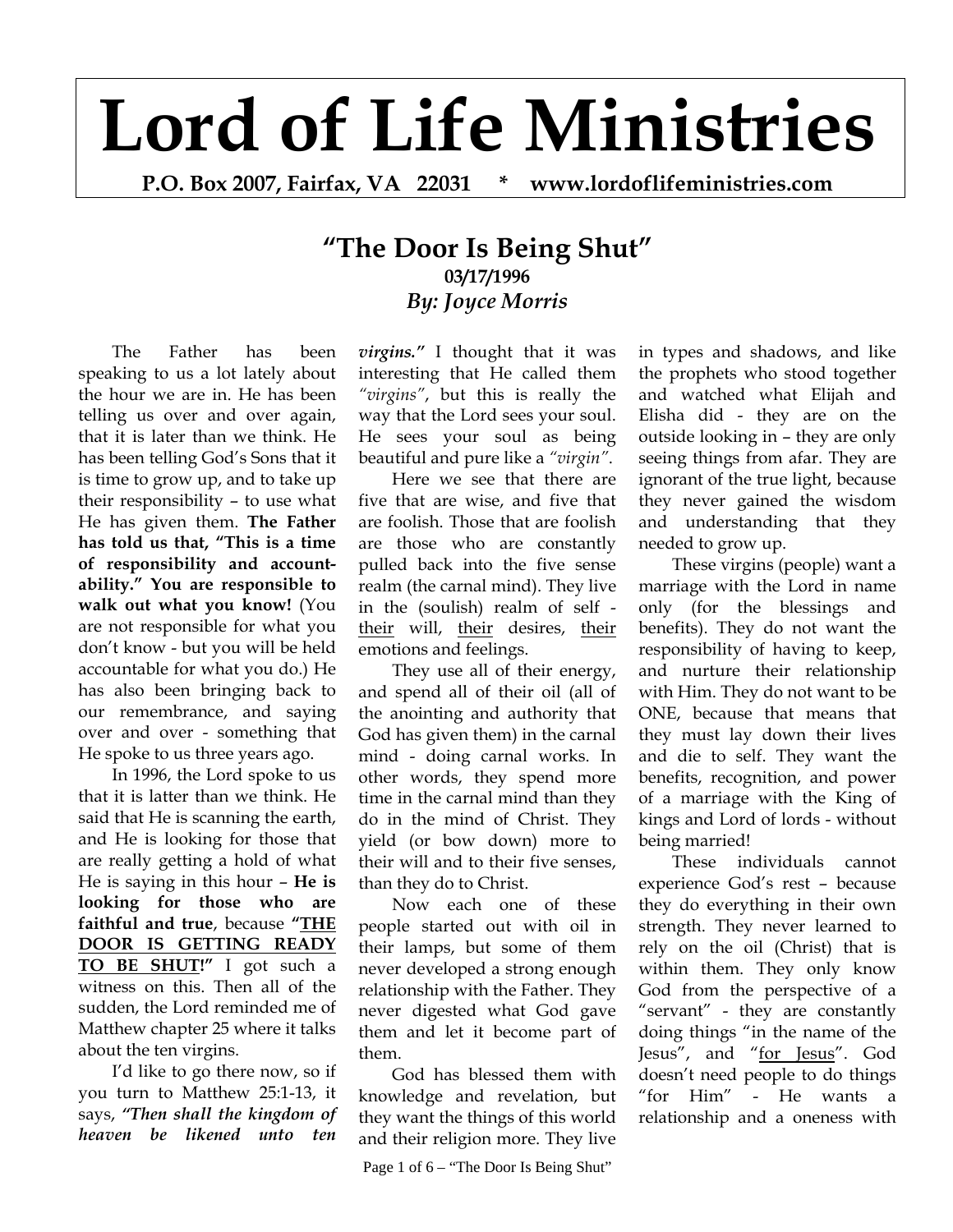His people, so that He can work and flow through them.

Jesus said that, *"…the servant knoweth not what his Lord doeth"* – they have not known Him as a friend. They have been so busy doing things "for God", that they have left their first love and don't even know it. They have not taken the time to know the heart of the one whom they say they serve. Do you understand what I am saying?

It says, *"Then shall the kingdom of heaven be likened unto ten virgins, which took their lamps, and went forth to meet the bridegroom. And five of them were wise, and five were foolish. They that were foolish took their lamps, and took no oil with them: But the wise took oil in their vessels with their lamps."*

The lamps represent something that must be kept trimmed - so that the oil (Christ) can flow through it. It is speaking of the mind.

Now the reason that the wise virgins are called *"wise"* - is because they don't just have oil in their lamps – they also use what God has given them. It isn't just something that they have stored away in their barn, or have hidden in the earth. It isn't just head knowledge to them. Yes, God has given them a lot of knowledge, wisdom and understanding, but they have also taken the time to digest it and let it become part of them. They have walked it out - and they are becoming it.

Now knowledge can also puff you up very quickly - but they are wise because they have allowed the Father to keep them humble.

These people are wise because they remain awake and alert. **They have allowed the Father to deal with every area of their lives, and they have learned by experience to stay awake (Spiritually), watch, and be ready.** They do not keep falling asleep (going back into the carnal mind), and they are not ignorant (deaf and blind) to what the Father is saying and doing. They know who they are, and they remain alert (in the mind of Christ). **They have ears to hear what the Spirit is saying, and do only those things which please the Father. The reason that they have oil all the time, is because they keep their relationship with the Father daily.**

It says, *"While the bridegroom tarried, they all slumbered and slept."* Now it says that they **all** *"slumbered and slept"*. But the difference here is that, those who are wise are not asleep Spiritually, but they have entered into God's rest. They slept, or rested in the mind of Christ. They have ceased from their own labors, and they have kept their relationship with the Father.

Unfortunately, some of God's Sons (like the five foolish virgins) have fallen asleep – and more will fall asleep. They have gone back into the carnal mind, religion, and the world. They have forgotten who they are, and the positions to which they are called. Some have sold their birthright for the things of this world, for recognition, and for the acceptance of man.

Some of God's Sons have tried to build their own kingdoms (ministries, businesses, bank accounts, etc.). They have labored in vanity and ignorance, believing that all has been done "in the **name** of Jesus", and for the "glory of God" - when in reality, so much of what they have done, has been done in the name of "self".

They do not understand that in the "name" of Jesus, means: in the "nature" of Jesus – "in the mind of Christ". They have not let this mind be in them, which was also in Christ Jesus. Jesus came to do the will of His Father. He made Himself of no reputation - He humbled Himself. They have not allowed God to work His nature into them. They have not learned what it means to be faithful and true - and they have not walked out what they know.

They have not allowed the Father to deal with their lives and change their nature from that of the first man Adam which is of the earth, earthy (carnal) - to that of the second man Adam which *"is the Lord from heaven"* (the Christ - a life giving Spirit). They do not understand that the carnal mind cannot produce life/the nature of God – it can only produce death.

*"And at midnight there was a cry made, Behold, the bridegroom cometh; go ye out to meet him. Then all those virgins arose, and trimmed their lamps. And the foolish said unto the wise, Give us of your oil; for our lamps are gone out."* 

All ten HEARD the cry, arose in their minds (some in the mind of Christ, and some in their carnal minds/understanding) and went out to meet Him.

The five foolish arose from their slumber and heard the voice of the Lord as well, but because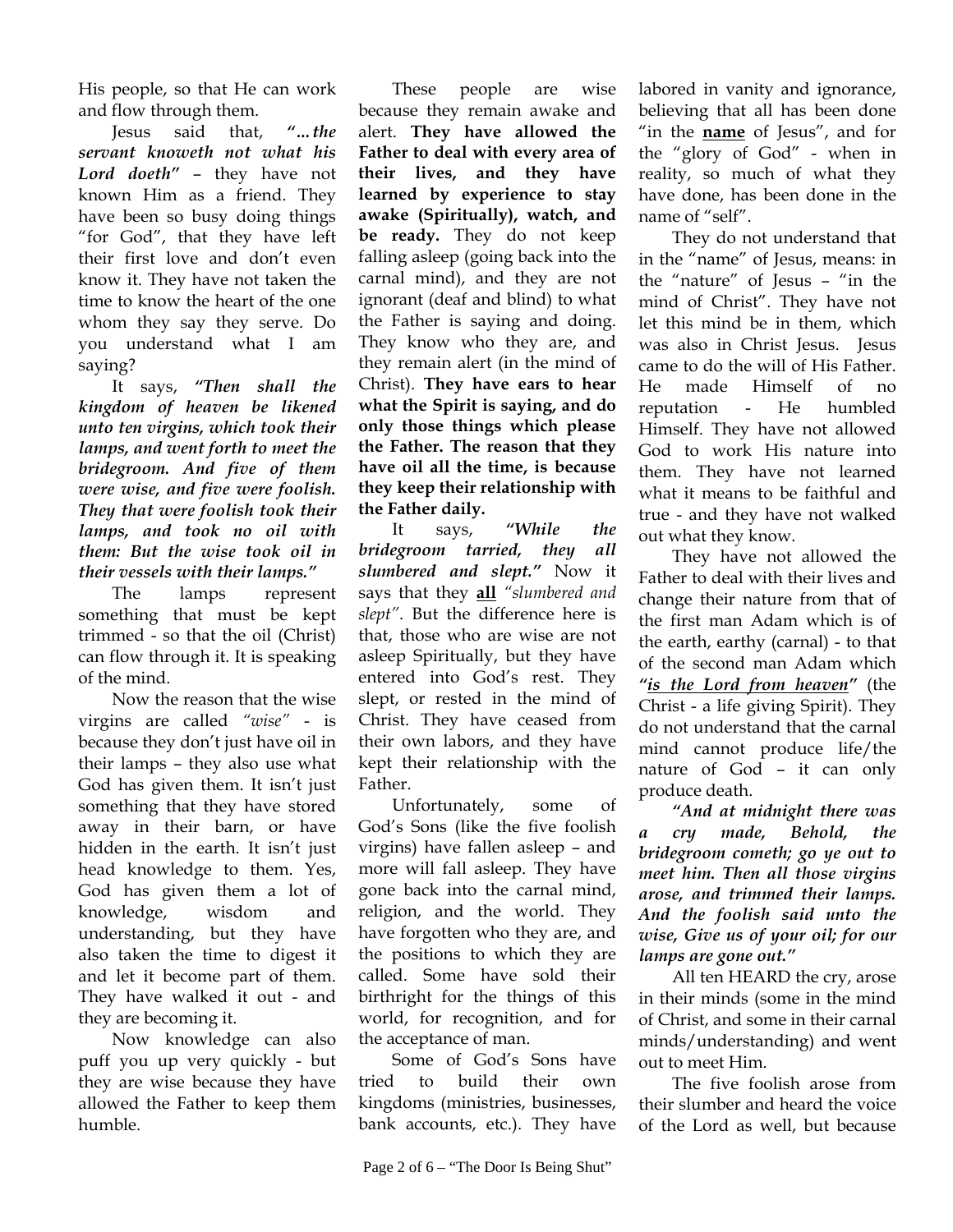they had already spent their oil in the carnal mind, and had been Spiritually asleep – they missed it. They were shut out!

All the revelations that they have been given are just stored away as head knowledge. They believe that they have more time (it is for some time still in the future). They want their religion, ministries, and churches more than a relationship with their Father. They want revelations and knowledge that tickles their ears, but they do not have ears to hear what the Spirit is really saying.

God brought them a Word that comes out of the Spirit to bring change – but they will not take it inside and let it become part of them. They want to see the signs and wonders – more than they want the Lord Himself. They want the gifts, more than the giver of the gifts. They want God to bless them, without ever having to grow up and be responsible. They have sat at God's table - then ran out and played church. Do you hear what I am saying?

So these five foolish virgins continue in their everyday religion, building their kingdoms "in the name of Jesus", praising and serving a god who is outside of themselves - rather than getting to know the One True God who lives within them. Because, as long as God is way out there, they don't have to change within – they don't have to grow up and be responsible with what they have been given. They are far to busy now. They believe that they still have more time.

But by the time the five foolish virgins finally "heard"

(what the Spirit was saying), and "arose" out of their slumber (the carnal mind), and realized that the time is now - the door was closed.

It said, *"And the foolish said unto the wise, Give us of your oil; for our lamps have gone out. But the wise answered, saying, Not so; lest there be not enough for us and you: but go ye rather to them that sell, and buy for yourselves*.*"*

In other words, the five wise virgins told the five foolish virgins – We cannot carry you, and you cannot carry anyone else.

It is true that occasionally the Lord will bring certain individuals into our lives for a period of time, and you will have to carry (or support) them (however the Father leads you to) until they reach a certain point of maturity in God. You will have to minister to them, and get in the Spirit and allow God to work through you to release them in different areas of their life. But that individual still has to develop and experience THEIR OWN RELATIONSHIP with the Father. Nobody can do this for them – and nobody can do it for you.

Even though we are a corporate body, and we are to be one - each individual must still have their separate relationship with the Father. One of the problems with the body of Christ today, is that people are looking to the pastors, and to the ministers to carry them. People are not developing their own relationships with the Lord. They haven't grown up enough to where they will go within, and hear God's voice for themselves.

And many ministers are not pointing the people to God, as they should. Instead, they keep the people dependent on them. They keep them as children, and never allow them to grow up. They point the people to themselves so that they can build their own kingdoms and reputations in the earth.

But a true shepherd is one that will always point you to the Father. This is what we do here. We point you to the Father, so that you can develop your own relationship with Him. We are here to encourage you, to teach you, and help you to understand that you are called to be Kings and Priests after the order of Melchisedec – and that you are to minister resurrection life from that eternal realm – which is the mind of Christ. You are to minister the mercy of God, from the throne of God to all creation. God wants His people to know who they are, and the purpose to which they are called – and that they have the ministry of reconciliation, both on this side and on that side – as well as knowing what that means. He wants you to know His divine plan and what He is doing now!

The bottom line is - God is requiring His Son's to mature, and grow up. This is the hour of maturity. It is the hour of walking and not just talking. Talk is cheap. And until some of God's Sons learn to yield to the Father, they are going to have to go through some hard things. The Father wants to deal with all areas of our lives. He is not just trimming branches, but He is dealing with the root of the problems.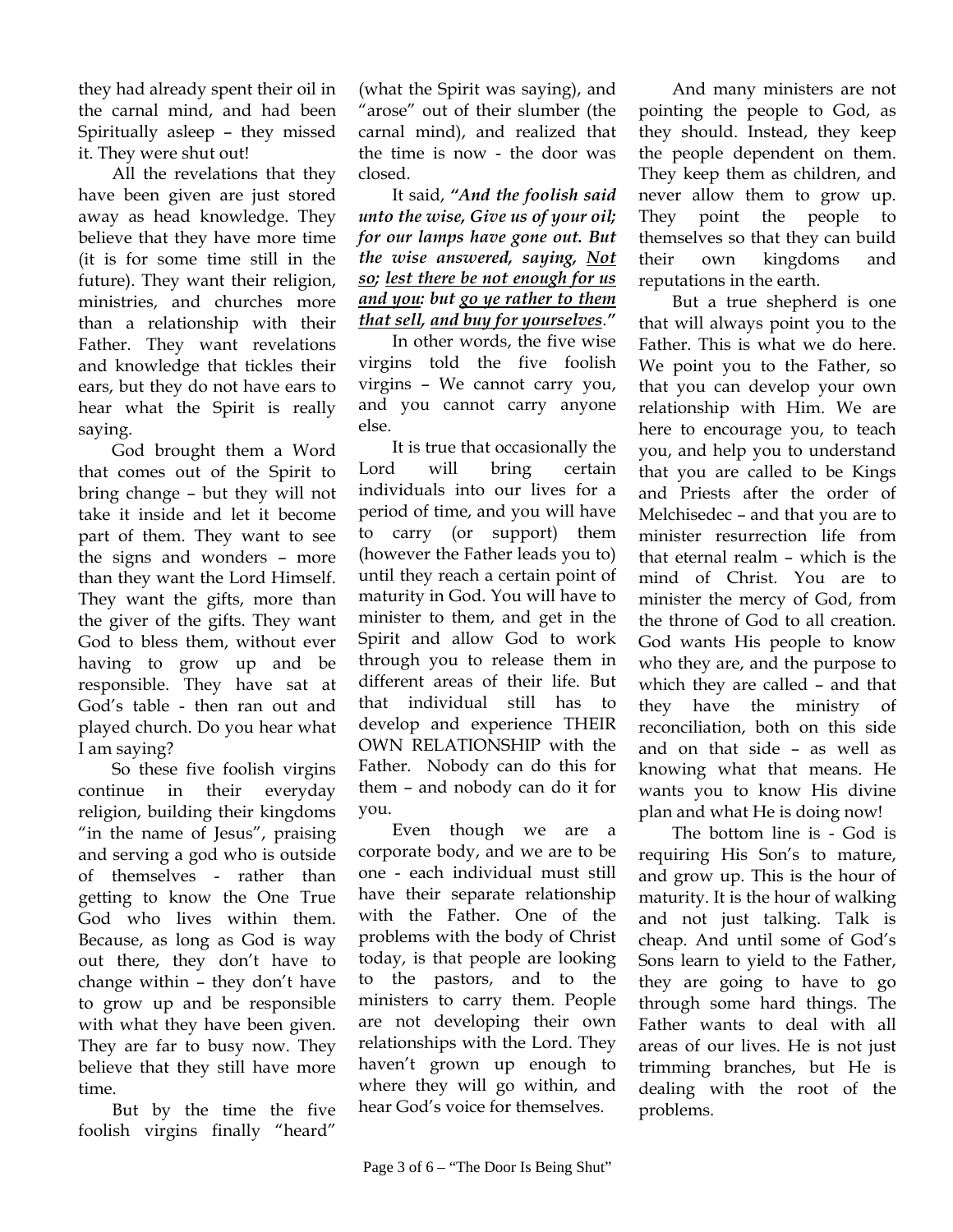God is searching for those that are faithful and true, and He is swallowing up their soul so the fullness of all that He is can be seen in the earth. He is looking for those who are willing to lay down their lives, and become obedient unto death - even the death of the cross (the death of self/the carnal mind). He is looking for those who know who they are in Him, and are willing to make themselves of no reputation, and take upon them **"the form of a servant".** He is looking for those that are responsible with what He has given them, so that He can make them ruler over much. He is looking for those that HE can exalt, and declare to the world, **"This is my Son in whom I am well pleased!"** Jesus said, "For many are called, but few are chosen."

 So the wise, do not just have a lot of wisdom and knowledge – they use it. They walk it out. It is part of them - it is who they are!

*"And while they* (the foolish virgins) *went to buy, the bridegroom came; and THEY THAT WERE READY WENT IN WITH HIM to the marriage: and THE DOOR was SHUT. Afterward came also the other virgins, saying, Lord, Lord, open to us. But he answered and said, Verily I say unto you, I KNOW YOU NOT."* 

You see, they didn't have that relationship with Him. They didn't know Him.

Do you know what "to know Him", means? It means to love Him. And He said, *"If you love me, keep my commandments.*" But in order to keep His commandments you have to walk out what you know. And you can

only walk out what you know - if walk in the mind of Christ (walk in the Spirit). **And in order to walk in the mind of Christ, you need to deny self, keep your relationship with the Father, and go within daily!**

The flesh (carnal mind) cannot keep His commandments. The flesh cannot please God. The flesh profits nothing. The flesh cannot enter into the Kingdom of God.

The five wise virgins are those who love Him; they developed a relationship with Him; and they were wise because they didn't stay in the five sense realm. **They had their oil - went within - and God shut the door.**

It says, *"Watch therefore, for ye know neither the day nor the hour wherein the Son of man cometh."*

In Matthew 24:36-37 Jesus said, *"But of the day and hour knoweth no man, no, not the angels of heaven, but my Father only. But as the days of Noah were, so shall the coming of the Son of man be."* You need to read the rest of this chapter for yourself. If you also turn to Genesis chapter 7 – you will see that it was the Lord that shut Noah in. It was God Himself that closed the door.

There is a responsibility that goes along with hearing the Word of the Lord. You are sitting before the throne of God, and the Word is going forth so that you will not be ignorant of God's plan, or His desires. We are responsible to walk in what we know and understand.

Jesus said in John 15:14-16, *"Ye are my friends, if ye DO*  (take action upon, put in motion, obey, walk out, perform,

produce, become) *whatsoever I command you. Henceforth I call you not servants; for the servant knoweth not what his lord doeth: but I have called you FRIENDS; for ALL THINGS THAT I HAVE HEARD OF MY FATHER I HAVE* (past tense) *MADE KNOWN UNTO YOU. Ye have not chosen me, but I have chosen you, and ordained you, that ye should go and bring forth fruit* (produce life – the nature of God)*, and that your fruit should remain: that whatsoever ye shall ask of the Father in my name* (in my nature – in the mind of Christ)*, he may give it you."* When you come into this place in the mind of Christ - it is God talking to God. It is the Christ within you talking to the Father – and not one of His Words will fall to the ground or return void. The flesh profits nothing. With all that the Father has given to us, we cannot say that we didn't know.

To go along with what the Lord has been saying - if you turn to Luke 13:24-28 it speaks again, about the door being shut. They knock at the door saying open unto us - and He says I don't know you.

It says, *"Strive to enter in at the strait gate: for MANY, I say unto you, WILL SEEK TO ENTER IN, AND SHALL NOT BE ABLE. When once THE MASTER OF THE HOUSE IS RISEN UP, and HATH SHUT THE DOOR, and ye begin to stand* (they waited to long) *without* (outside/in the carnal mind)*, and to knock at the door, saying, Lord, Lord, open unto us; and he shall answer and say unto you, I KNOW YOU NOT whence ye are:"* He was saying, I know you not "from where you are" (they were in the carnal mind).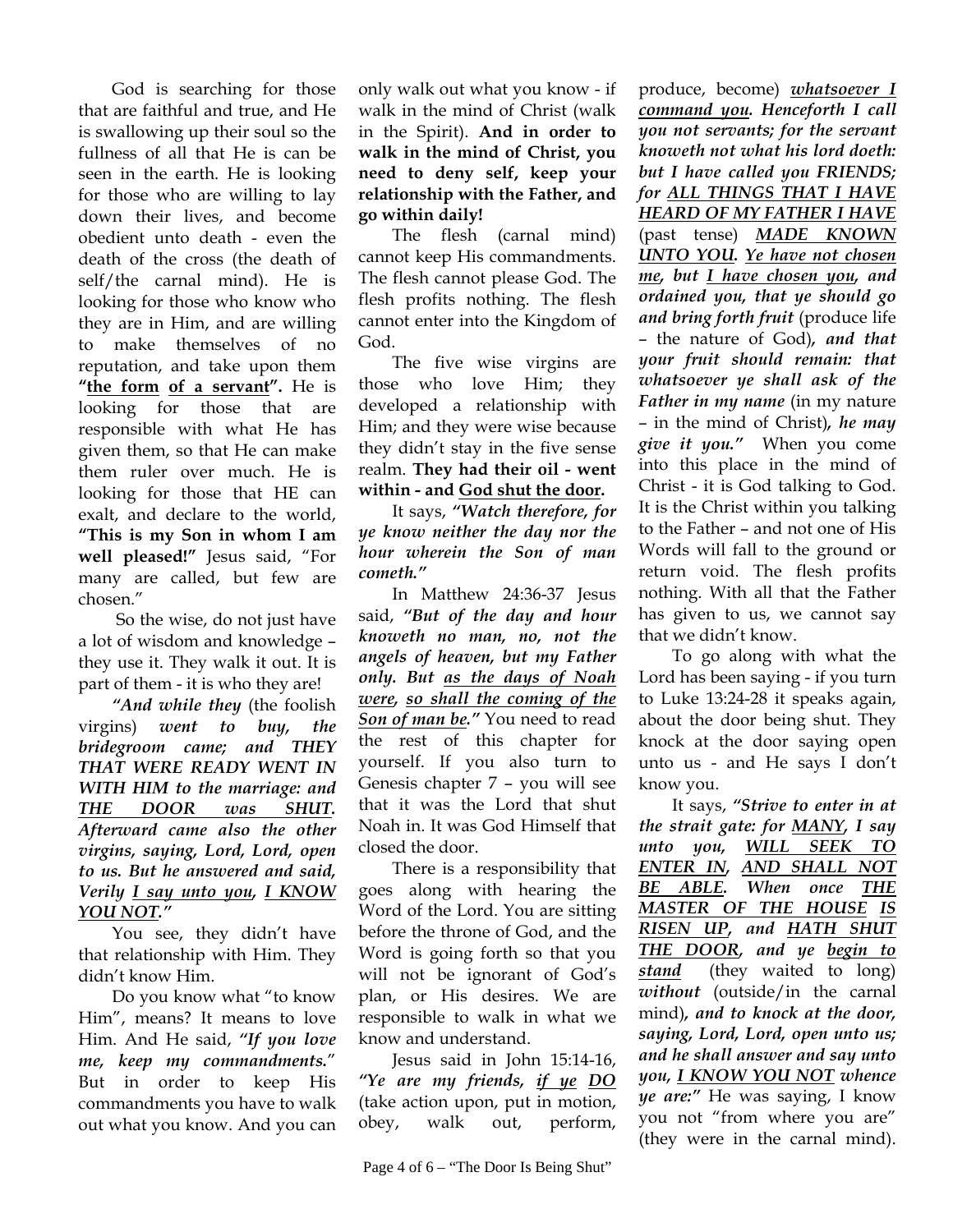He doesn't recognize the flesh/carnal mind.

Jesus said that you have to enter in at the strait (or narrow) gate. He said, that many will seek to enter and will not be able. So the narrow gate is the narrow path. He said that many are on the broad path that leads to destruction.

*"Then shall ye begin to say, We have eaten and drunk in thy presence, and thou hast taught in our streets. But I shall say, I tell you, I KNOW YOU NOT whence ye are; depart from me, all ye workers of iniquity* (sin/death/ the carnal mind)*. There shall be weeping and gnashing of teeth, WHEN YE SHALL SEE Abraham, and Isaac, and Jacob, and all the prophets IN THE KINGDOM OF GOD, and yourselves thrust out."* 

In other words, these people (and many of God's Sons) are going see God's Sons (who are faithful and true) enter into the fullness of God. They will see the manifestation of the Sons of God take place. They will witness the first resurrection ("Blessed and holy is he that hath part in the first resurrection"), and the redemption of their bodies - but they won't be able to partake of it themselves. *"For many are called but few are chosen."*

The weeping and gnashing of teeth, is the hell that these people will experience in their minds when they realize what they gave up. They knew about it, were called to it, but missed it for the reasons we talked about earlier.

Then the Lord took me back to Matthew 25:13, where it says, *"Watch therefore, for ye know neither the day nor the hour wherein the Son of man cometh."*

Well, we don't know the day, and we don't know the hour, but we do know something. In Luke 21:25-28 it says, *"And THERE SHALL BE SIGNS IN THE SUN, and in the moon, and in the stars; and upon the earth distress of nations,"* Is this not happening even now? *"…with perplexity;"*  People all over the world are confused and do not know which way to turn. *"…the sea and the waves roaring;"* It is speaking here of humanity and man's minds being tossed to and fro in a sea of emotions and thoughts. Their soul is roaring – they are crying out in fear, doubt, and anger. *"Men's hearts failing them for fear, and for looking after those things which are coming on the earth:"* People's eyes are focussed on the things of this world, and the events that are going on around them. They live in fear. They feel overwhelmed and see no hope for the future. They don't understand that God is bringing an end to the flesh man (the carnal mind), and that He is issuing in, and establishing the Kingdom of God – which is the mind of Christ. *"…for the powers of heaven shall be shaken."* The Father has been working through His Sons to shake the powers of heaven, for more than ten years already. He is shaking the heavens and the earth.

*"And THEN SHALL THEY SEE THE SON OF MAN COMING IN A CLOUD* (you are this cloud - it is also speaking of the cloud of witnesses) *with great power and great glory. And WHEN THESE THINGS BEGIN TO COME TO PASS, then LOOK UP, and lift up your heads;* 

## *FOR YOUR REDEMPTION DRAWETH NIGH."*

It said, **when these things BEGIN to come to pass, look up, for your redemption draweth nigh. Well we are into it already, and have been for some time. All of these signs have already been fulfilled. Do not take these things lightly. It is talking about the redemption of your body!**

Jesus said in Luke 21:25, that there would be signs in the sun, and the moon, and in the stars. God has already put His sign in the sun. In 1993 we did a newsletter on this, called "Ozone". If you have it - you need to read it again. If you don't have it – you need to get it, because there is a lot in it, and you need to understand what God is saying. I can only touch on it here.

Basically, the Father said that the hole in the ozone layer is a sign and a message to the entire world. Every nation is aware of what is happening with the ozone. All creation is aware of it. All creation is experiencing the affects of it. God has their attention, but they don't have ears to hear what the Spirit is saying.

Another sign in the stars, was the comet Hale-Bopp in 1998. This comet was seen and photographed by more people than any other comet in history. It was both larger and brighter than Halley's comet. This comet appeared in both the morning and evening sky – signifying that all creation will see the manifestation of the Sons of God, and there shall be no more night. This comet also had two tales – one blue (signifying the power and anointing of God), and the